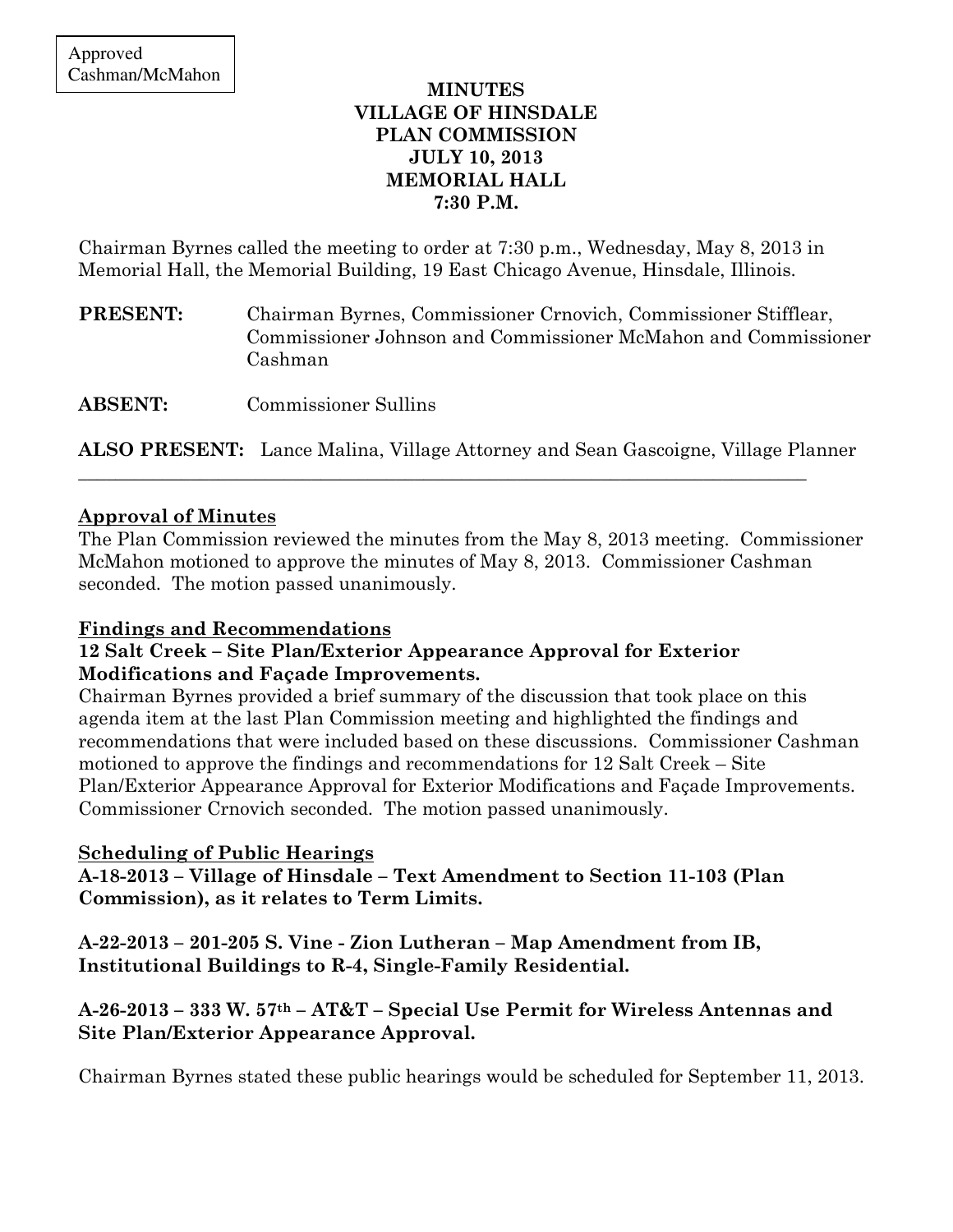## **Plan Commission Minutes July 10 2013**  Exterior Appearance/Site Plan Review 46 Village Place – Café LaFortuna – Site Plan/Exterior Appearance Approval for Façade Improvements

Patrick McCarty, architect for the applicant, introduced himself and provided a history and background of the owners and the business. He then summarized the requested changes which included an awning, planters, gooseneck lighting and some general painting to improve the color scheme of the business.

General discussion ensued regarding the changes and the Commission was complimentary of the improvements.

Commissioner Johnson motioned for Site Plan Approval for Exterior Modifications and Façade Improvements at 46 Village Place – Café LaFortuna. Commissioner Cashman seconded. The motion passed unanimously.

Commissioner Cashman motioned for Exterior Appearance Approval for Exterior Modifications and Façade Improvements at 46 Village Place – Café LaFortuna. Commissioner Johnson seconded. The motion passed unanimously.

## Public Hearing

# A-04-2013 – 302 S. Grant Street – Hinsdale Historical Society – Amendment to Special Use Ordinance (Transcript of the following Public Hearing on file).

Chairman Byrnes introduced the case and summarized the discussions that took place at the May meeting.

Bob O'Donnell, attorney for the Historical Society, introduced himself and indicated that he had yet to be sworn in for the public hearing since he had not attended the previous meeting.

Chairman Byrnes asked that anyone intending on speaking, be sworn in.

Mr. O'Donnell proceeded with his presentation and summarized his understanding from the previous meeting. He then indicated that the Society had the unique benefit of a track record for understanding how the proposed uses would affect the area since many of the uses have been in place for several years. He then went on with his presentation, summarizing the specific standards for Special Uses and how he felt the requested proposal met those standards, specifically in regards to parking. He then discussed the Society's protocol for dealing with parking, with respect to special events. Mr. O'Donnell referenced a traffic study done in 2004 and various Police reports they had obtained, to suggest a lack of impact in with regards to traffic and parking in the area.

Mr. O'Donnell touched on alcohol consumption and the noise generated at special events and how the Society addresses issues within the rental agreement to manage them. He then introduced the changes they were proposing to the existing ordinance. He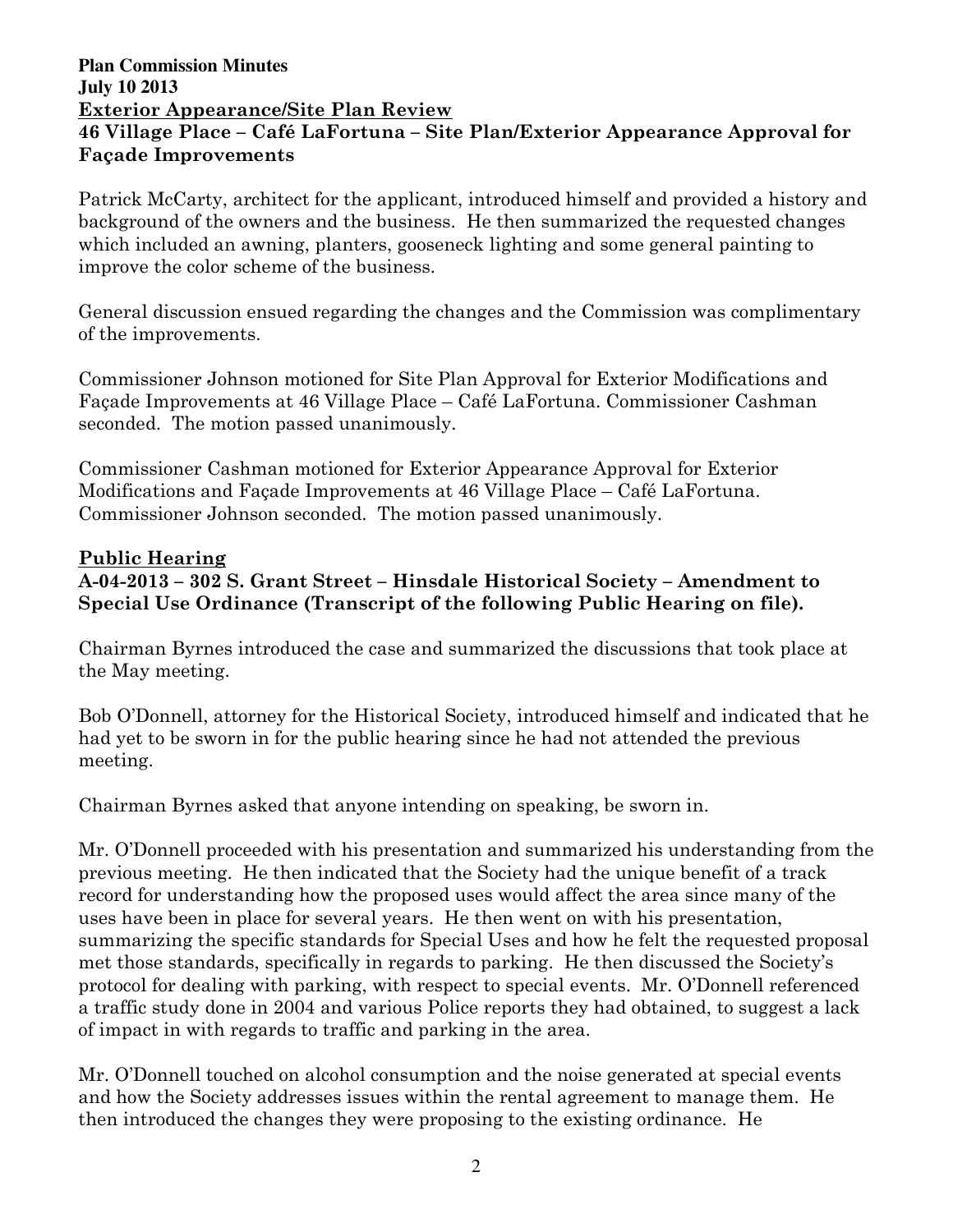summarized where changes were made and how those changes to the language were arrived at.

General discussion ensued regarding the changes that were made to the existing ordinance and how uses were reorganized, including the proposed number of permitted events within a given year.

Mr. O'Donnell stated his justification for the requested number of events and how they arrived at it.

Commissioner Stifflear questioned specific language in the proposal with regards to the types of uses that would be permitted with the proposed language.

Discussion ensued regarding the proposed language and how the revisions could potentially affect the current usage of the facility in terms of types of the uses and their frequency. Further discussion ensued regarding the deletion, addition and reorganization of specific uses within the existing ordinance and how the applicant defined some of the terms and uses within the revised language. The Commission expressed concerns regarding some of that revised language and requested some additional clarification from Mr. O'Donnell regarding the Society's proposed intent.

Commissioner Johnson expressed concern that she did not see any of the requirements contained within the Society's rental agreement, memorialized within the revised language of the Special Use request.

Mr. O'Donnell continued with his presentation and summarized the proposal's applicability to the remaining Special Use standards and then stated why he felt the Society provided a public benefit describing the various levels of involvement the community had in the organization.

General discussion ensued regarding the public benefits and how the proposed uses would affect those existing public benefits.

Loretta Summers introduced herself and provided a presentation establishing why she felt that the uses at Immanuel Hall, both existing and proposed, do not impact the property values of the surrounding community, citing examples and values of several residential areas that surround other institutional uses.

Ruth Anderson introduced herself and expressed her support for the request. She explained that after understanding the intent of the Society, made a sizeable contribution in hopes that the Society could convert the existing use and continue to operate.

Ann Smith and Maria Banks introduced themselves and expressed their concerns regarding the proposal and the actions of the Society from the last meeting to this one. They responded to some of the comments made by Mr. O'Donnell and provided their position on some of his statements, including adverse impacts on the neighborhood relative to parking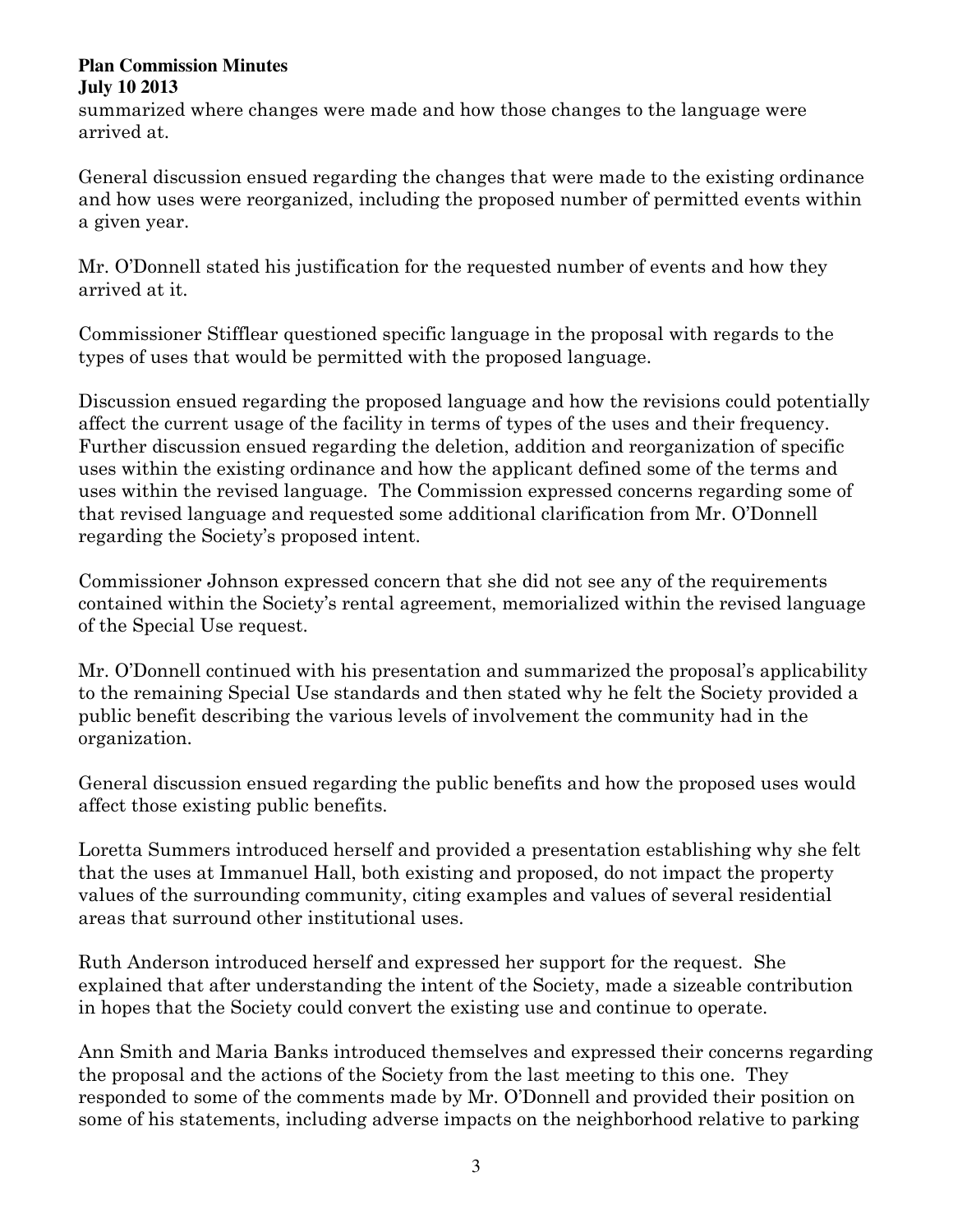and property values. They presented a petition signed by the neighbors and confirmed that all Commissioners had received it.

Chairman Byrnes confirmed that Ms. Banks and Ms. Smith, along with all their neighbors wanted things to remain status quo.

General discussion ensued regarding the deed restriction that was controlled by the adjacent neighbor.

Mr. Gascoigne confirmed that he had received a message from that neighbor and indicated that the message left established that the neighbor would also like to see things remain status quo.

General discussions continued regarding responses from neighbors and the proposed uses.

Mark Alder introduced himself, thanked the applicant for their presentation and shared his concerns to the Commission regarding the proposal and Mr. O'Donnell's presentation. He indicated that many of the larger events were a concern, especially when they gravitate outdoors and impact the neighborhood. He summarized some of the information he was able to locate on the internet regarding the financials for the Historical Society.

Bill Hensley introduced himself and confirmed support for much of what had already been presented by the neighbors. He summarized the efforts that were put forth by the volunteers and the neighbors to establish the Historical Society in this location, but didn't agree with what was being presented in the revised language. He expressed his interest in seeing the uses remain as is and asked the Commission to consider all the impacts before making a decision.

Maria Baksay introduced herself and indicated her desire to keep everything as is and not allow anything to change.

Several neighbors including Christina Richards, Linda Saunders and Doug Bemiss also expressed their objections and thoughts regarding the proposal.

Cindy Klima, President of the Hinsdale Historical Society, responded to several of the comments and concerns raised by the neighbors.

General discussion ensued regarding the possibility of the Society continuing to operate under the existing Special Use permit and Ms. Klima indicated that the Historical Society could not financially operate without hosting the special events.

Chairman Byrnes asked the Village Attorney to address how the application came to be and Mr. Malina provided an explanation as to the events that led up to the request before the Commission.

General discussion ensued regarding the existing Special Use permit and the types of programs that would be permitted under that language.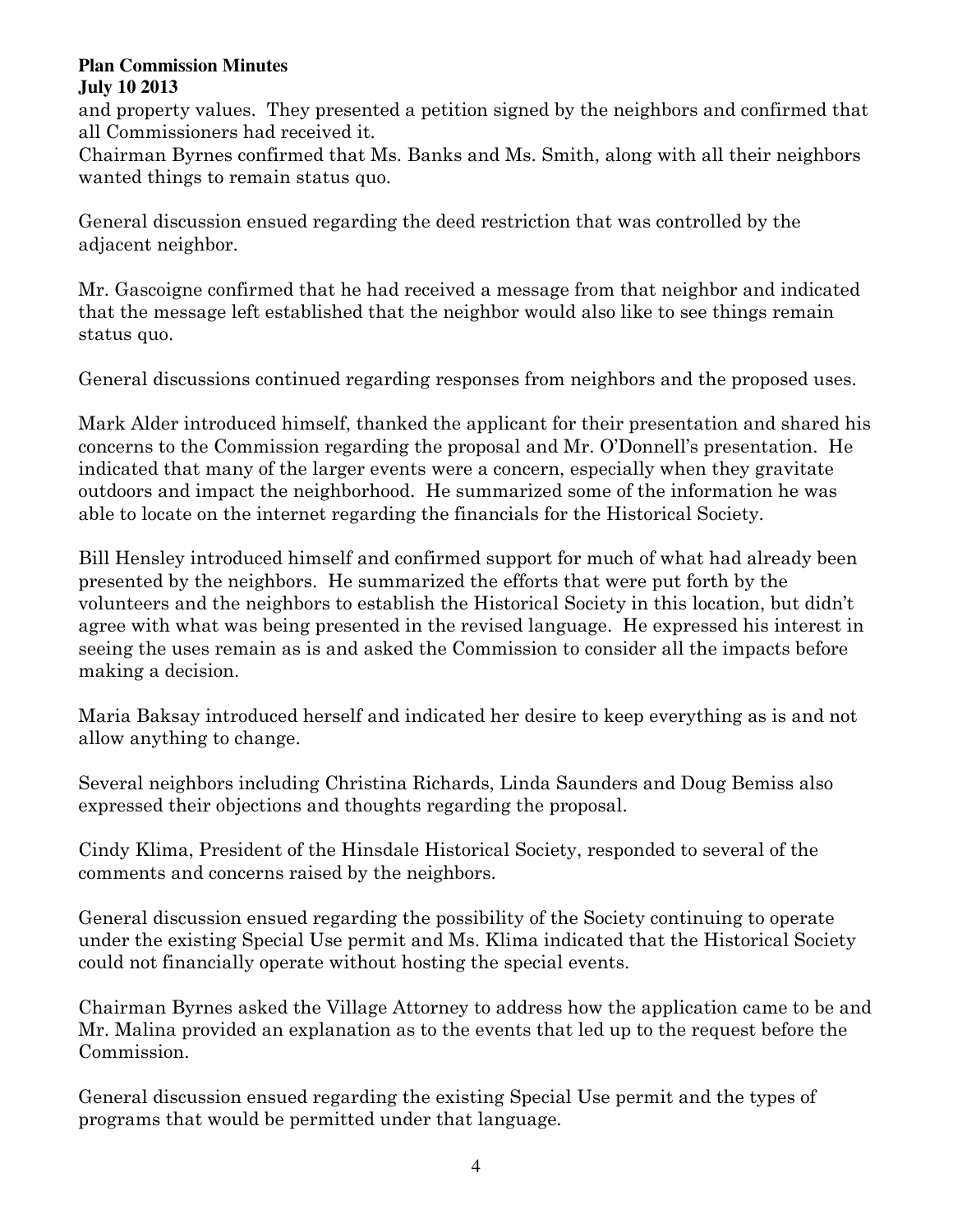Commissioner Stifflear asked Mr. Malina about the restrictive deed on the adjacent property and Mr. Malina explained what role that document played in this request. General discussion ensued regarding the document, conversations the Society and staff had with the affected neighbor and the neighborhood's thoughts on the Special Use language in terms of what should be permitted.

Ross Anderson introduced himself and offered his thoughts regarding the proposal and his understanding of what the neighborhood wanted.

General discussion ensued regarding Mr. Anderson's comments and the neighborhood's feelings regarding Immanuel Hall.

Chairman Byrnes interjected and offered some thoughts regarding keeping things moving forward and accomplishing the task the Commission is charged with.

Commissioner Johnson motioned to close the public hearing. Commissioner Cashman seconded.

Mr. O'Donnell requested to offer some final thoughts before a vote was taken and Chairman Byrnes accommodated the closing remarks.

Mr. O'Donnell touched on aspects of the approving ordinance and the intent of the Historical Society.

Chairman Byrnes acknowledged the motion made to close the public hearing and the motion passed unanimously to close the public hearing.

Chairman Byrnes offered his thoughts on Immanuel Hall and the proposal.

General discussion ensued amongst the Commissioners and a consensus was reached that the request put forward was too severe and too far reaching to support.

Commissioner Johnson indicated that she agreed with most of what was being presented, however she believed the Society needed to be able to have certain events within strict guidelines to be viable as an organization. She suggested leaving the ordinance as written, with the recommendation that they be able to use the facility for a very limited number of events with a restricted number of attendees and specific guidelines, to be outlined in a revised Special Use ordinance. She also suggested that additional approval could be sought, with the approval of the Village Board, should the applicant need to exceed that number.

General discussion ensued and while the Commission appreciated the recommendation, they felt that it was up to the applicant to come up with reasonable parameters that could be worked out in communications with the neighbors before coming back with revised language. The Commissioners offered some final closing thoughts as to why the generally could not support the request.